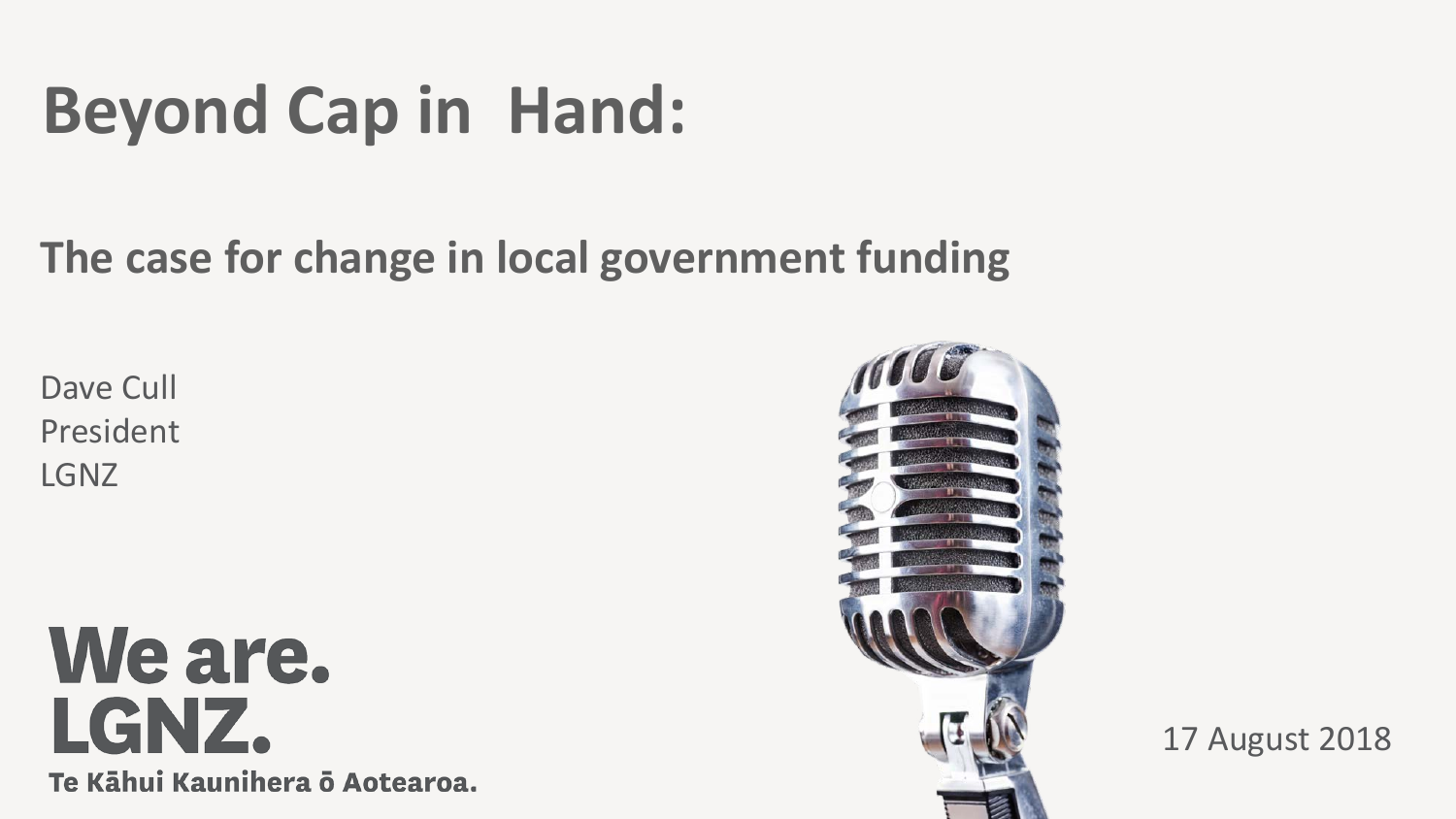## Is there a case?

## Yes there is

We are. iui Kaunihera ō Aotearoa. The lack of adequate funding and funding sources that disincentivise elected members from making strategic investment decisions can impede effective local government and hence the vital role local government plays in achieving the nation's economic, social, environmental, and cultural objectives.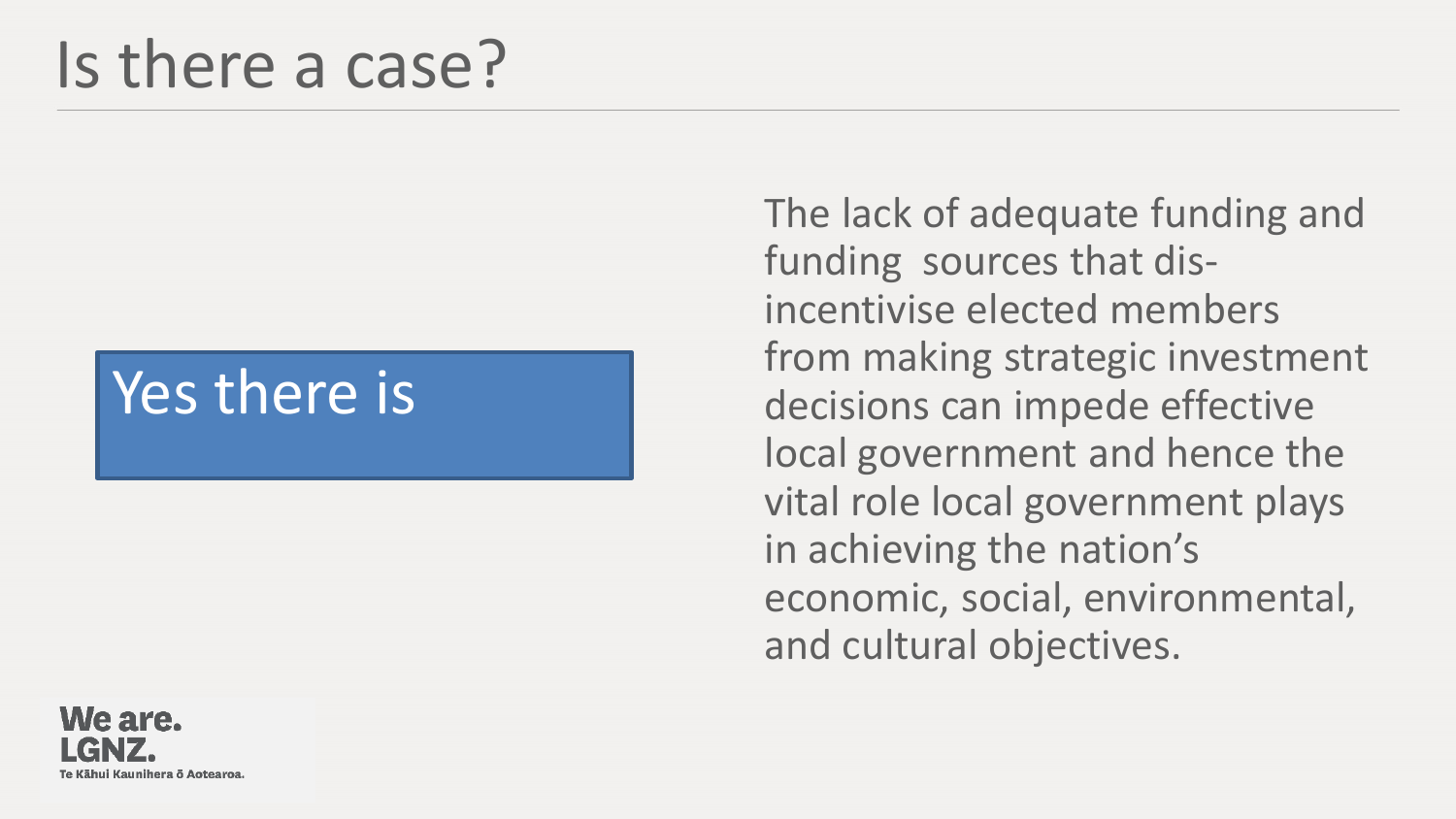## The Government's view

Many of the challenges local communities face depend on local government to meet them *(Minister Mahuta)*

For example: safe drinking water, treating waste water, catchment management, planning and development, local transport, properly functioning property market, waste services, moving to a zero-carbon economy, community leadership, and representation on issues that matter to local communities.

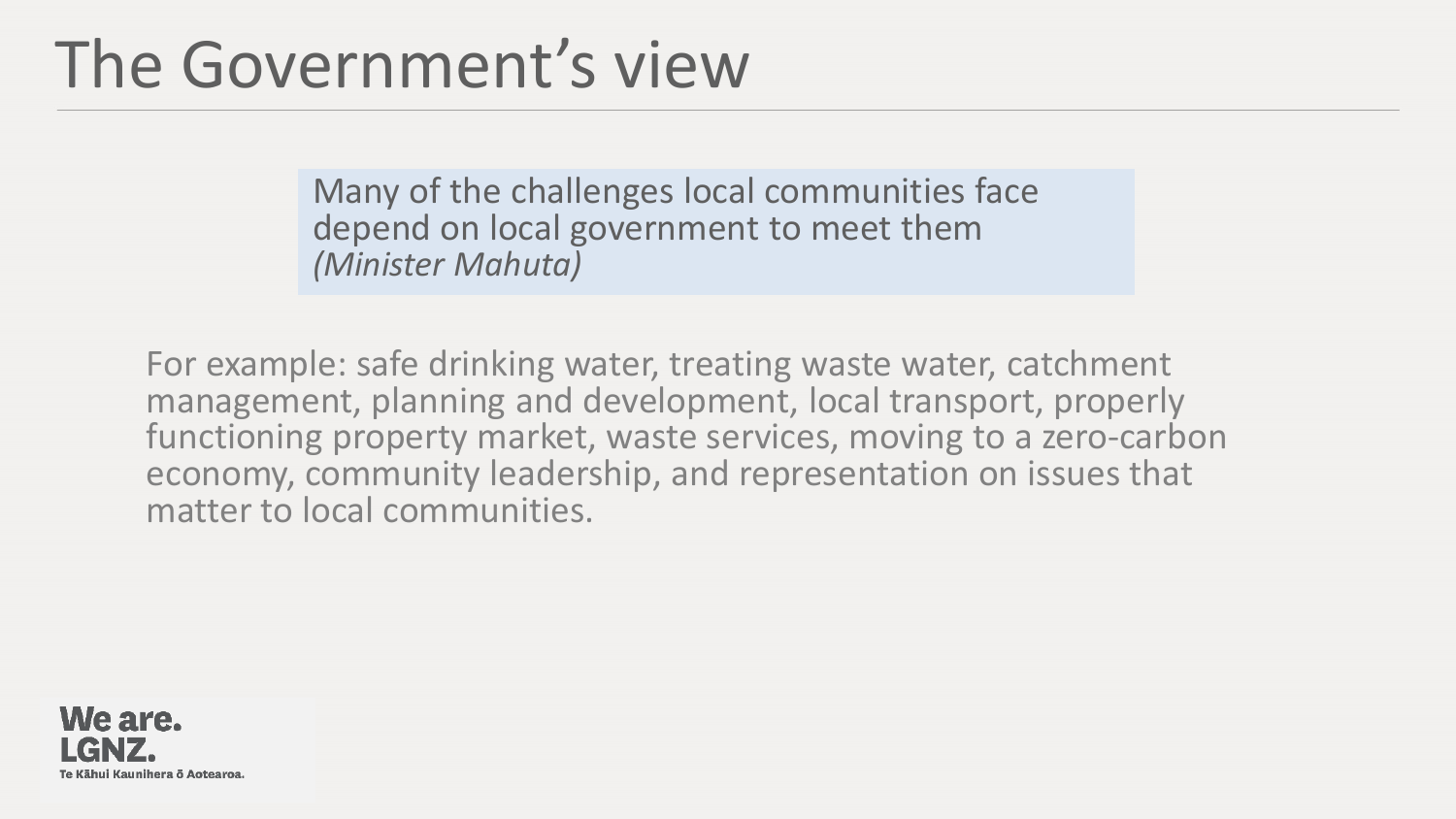# The Government's view (continued)

- $\triangleright$  Local communities face other large, complex challenges such as climate change, natural hazards and emergencies, tourism demand, migration, and demand for changing land use.
- $\triangleright$  However, councils vary widely in area, population, infrastructure assets, community needs, rating base, and financial resources *(Hon Nanaia Mahuta, Minister of Local Government July 2018).*

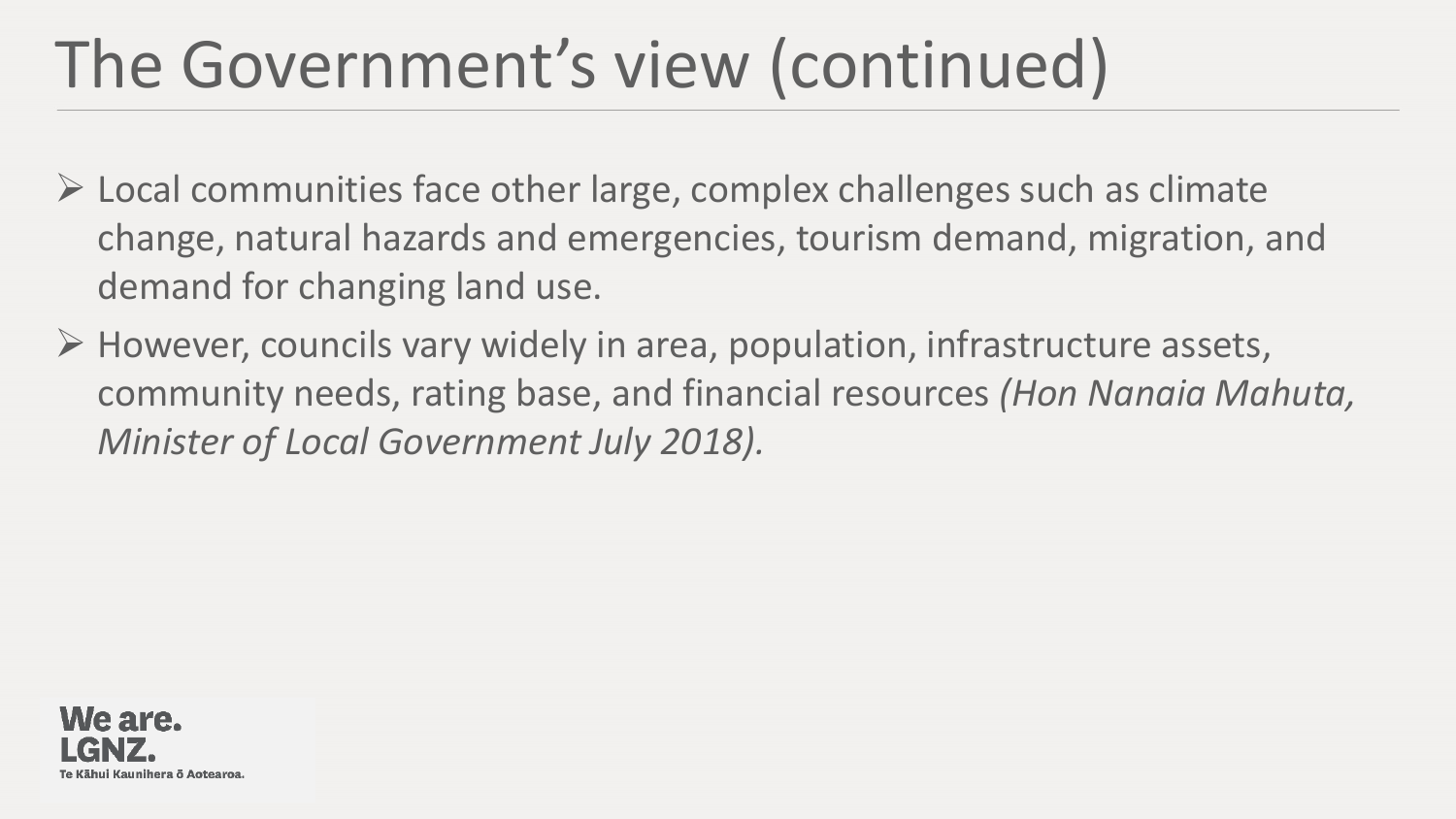## The concerns are not new

- $\triangleright$  The 2007 Inquiry into local government rates concluded:
	- Forecast level of rates increases not sustainable for some parts of the community
	- Costs largely driven by infrastructure growth and renewal (\$31.5B over 10 years)
	- Councils should make more use of debt
	- A contestable infrastructure equalisation fund should be established
	- International visitors environmental levy should be put in place to fund new tourism related infrastructure (finally underway)
	- The Crown should pay rates

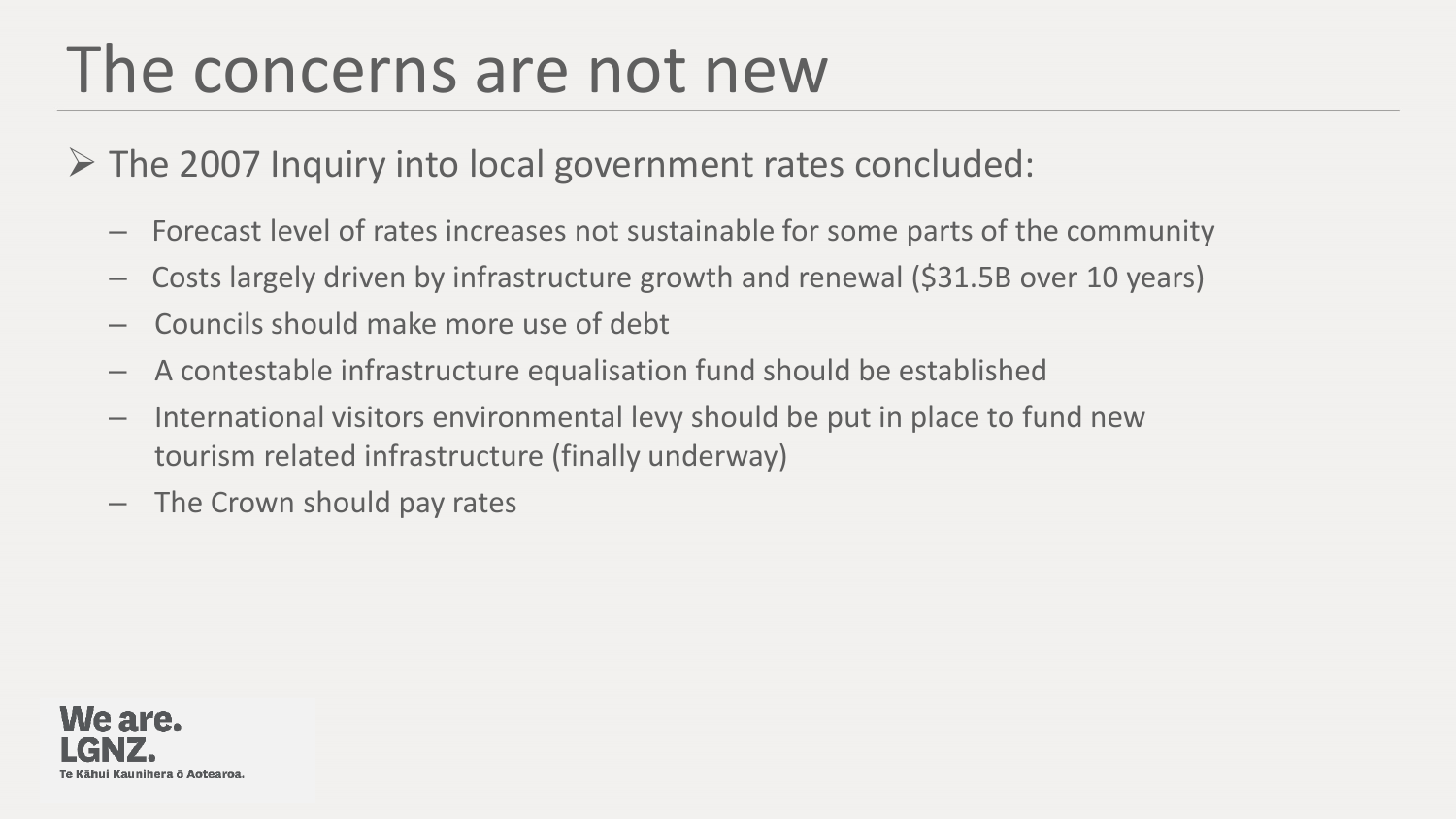## The issue of our narrow funding base

- $\triangleright$  Too much reliance on property rates
	- Need a broad tax base
	- Rates fail to incentivise councils to invest
- $\triangleright$  Citizen opposition to increases
	- Need buoyant taxes that rise with GDP
- $\triangleright$  Councils' share of the nation's revenue too small
	- Need a bigger share to meet expectations

#### NZ an outlier by world standards



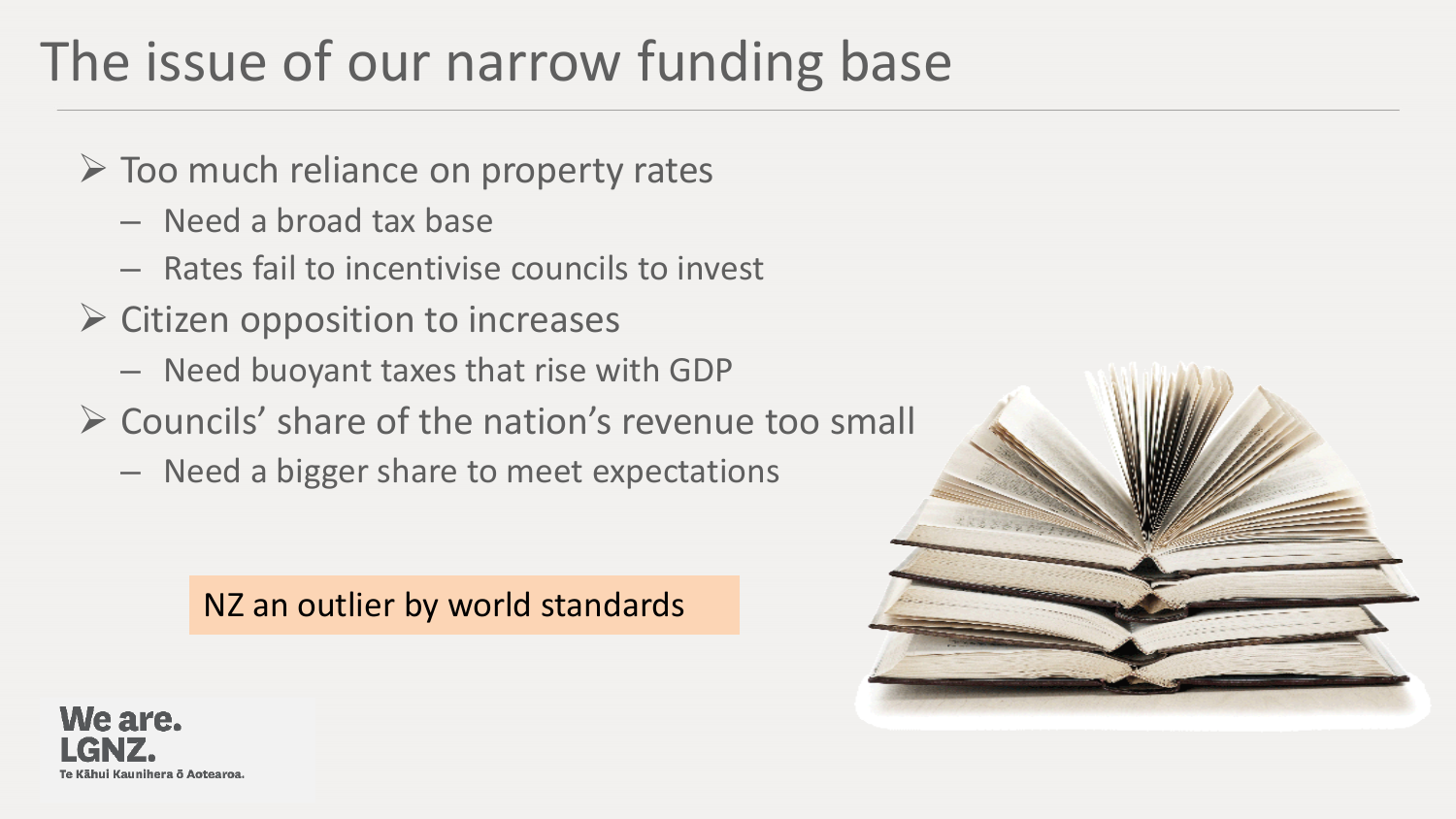## Limited revenue sources

|                      | <b>Revenue source</b>                      | <b>Strengths/weaknesses</b>                                                                                      |
|----------------------|--------------------------------------------|------------------------------------------------------------------------------------------------------------------|
| <b>Cash flow</b>     | Rates, fees, charges                       | Political decision<br>Clearly defined consultation process                                                       |
|                      | Cost savings                               | Material savings through service level reductions would require<br>extensive analysis, planning and consultation |
|                      | Government transfers                       | Relate to specific projects (e.g. transport) so not available to meet<br>unrelated funding requirements          |
| <b>Balance sheet</b> | Debt                                       | Debt capacity limited by lender considerations - ie covenants, credit<br>rating                                  |
|                      | <b>Commercial operations</b><br>(dividend) | Constrained by performance / cash requirements of commercial<br>investment                                       |
|                      | Commercial capital<br>(divestments)        | Political decision required<br>Flow on implications to the dividend returns<br>Tax efficiency considerations     |
|                      | Surplus assets                             | Processes needed to recognise and sell surplus assets                                                            |
|                      | Equity partnerships                        | Relate to specific projects                                                                                      |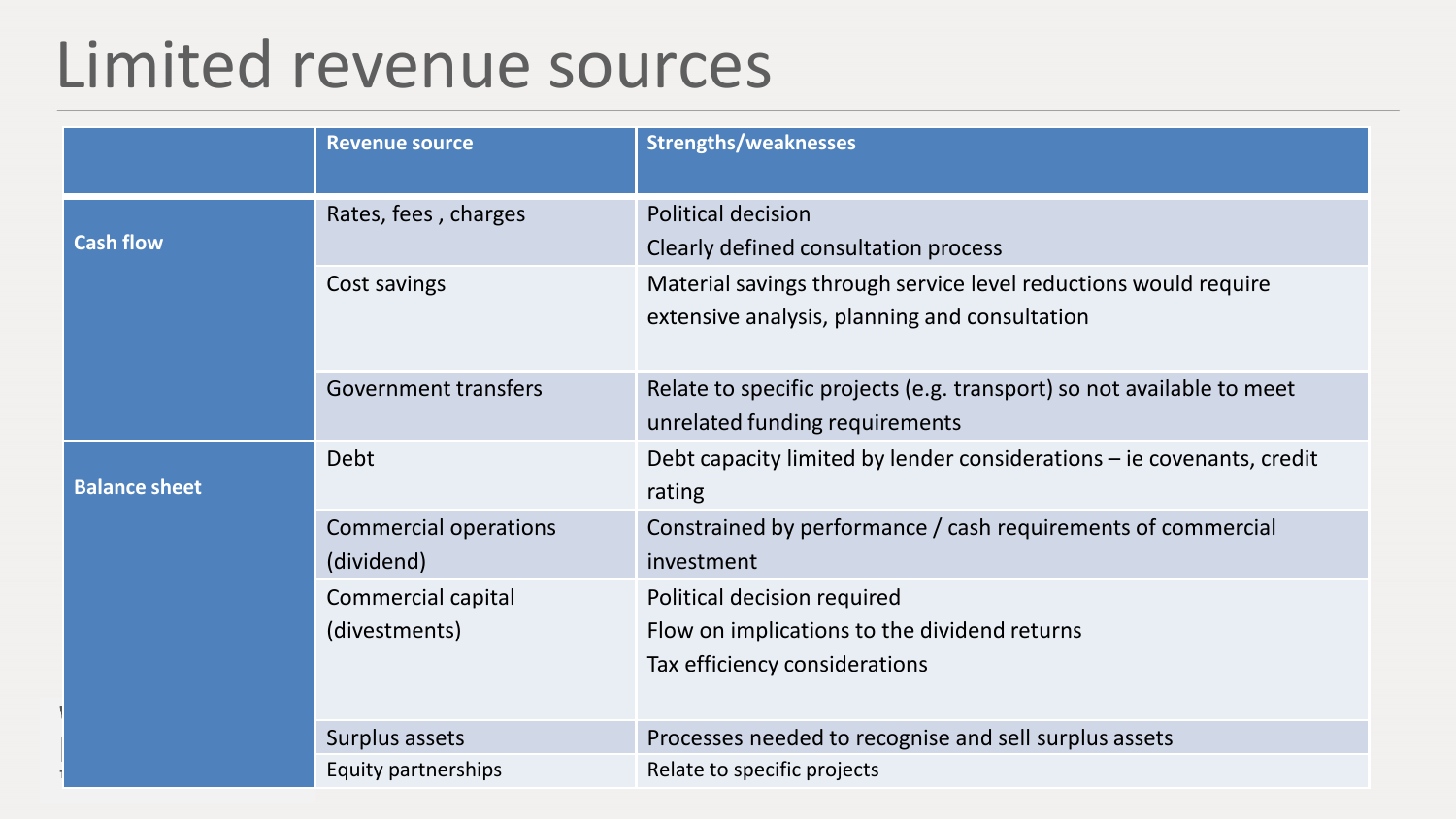## How we compare

| <b>Countries</b>      | <b>Share of total taxes %</b> | LG taxes as a share of GDP % |
|-----------------------|-------------------------------|------------------------------|
| <b>Netherlands</b>    | 2.7                           | 1.1                          |
| <b>United Kingdom</b> | 3.9                           | 1.4                          |
| <b>New Zealand</b>    | 5.3                           | $\overline{2}$               |
| <b>Iceland</b>        | 20.4                          | 6.4                          |
| <b>Switzerland</b>    | 35.8                          | 11.9                         |
| <b>Denmark</b>        | 31.3                          | 15.5                         |
| Sweden                | 32.6                          | 15.5                         |

We are. LGNZ. Te Kāhui Kaunihera ō Aotearoa.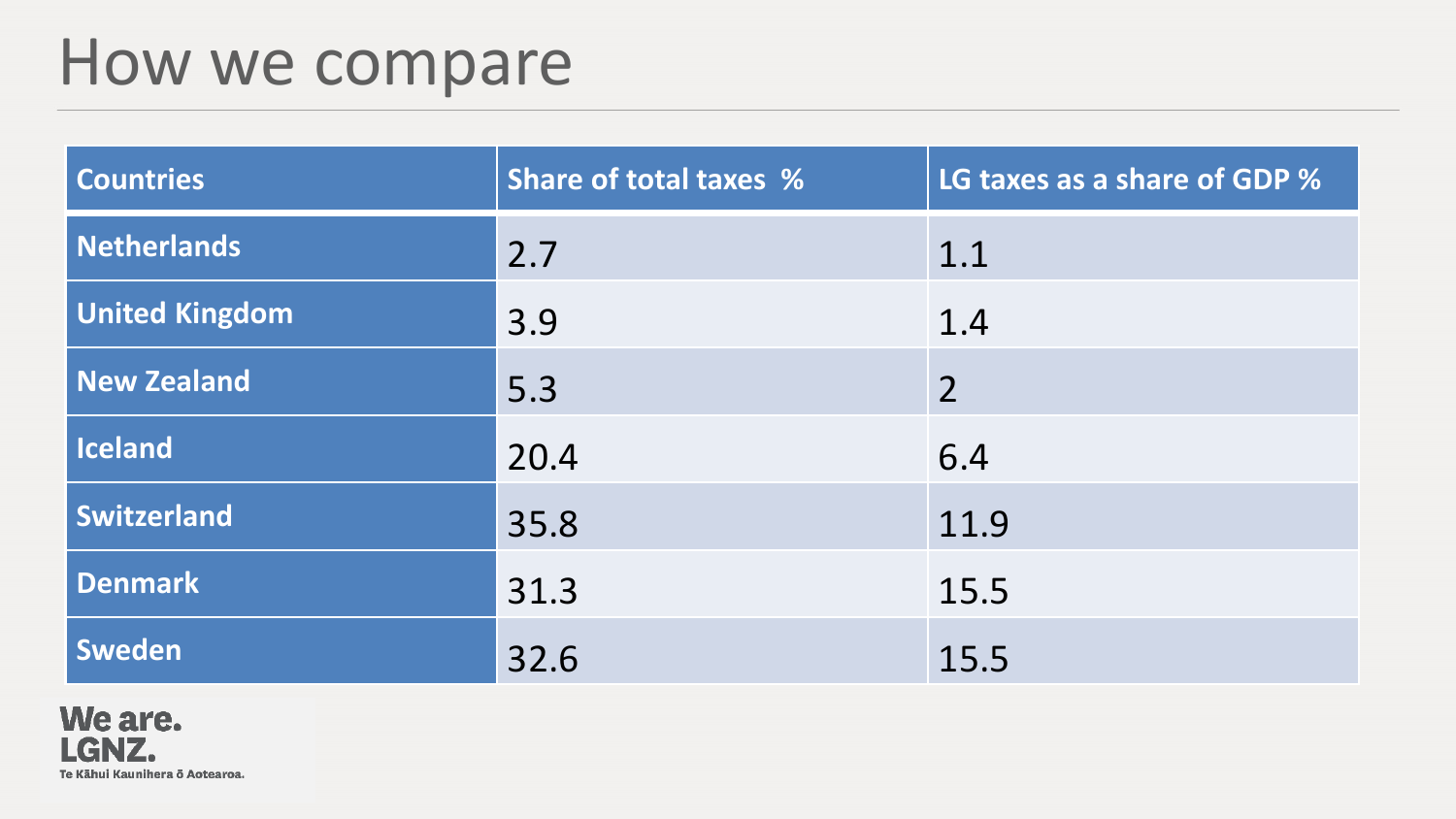#### **Central government expenditure as a % of total government expenditure**

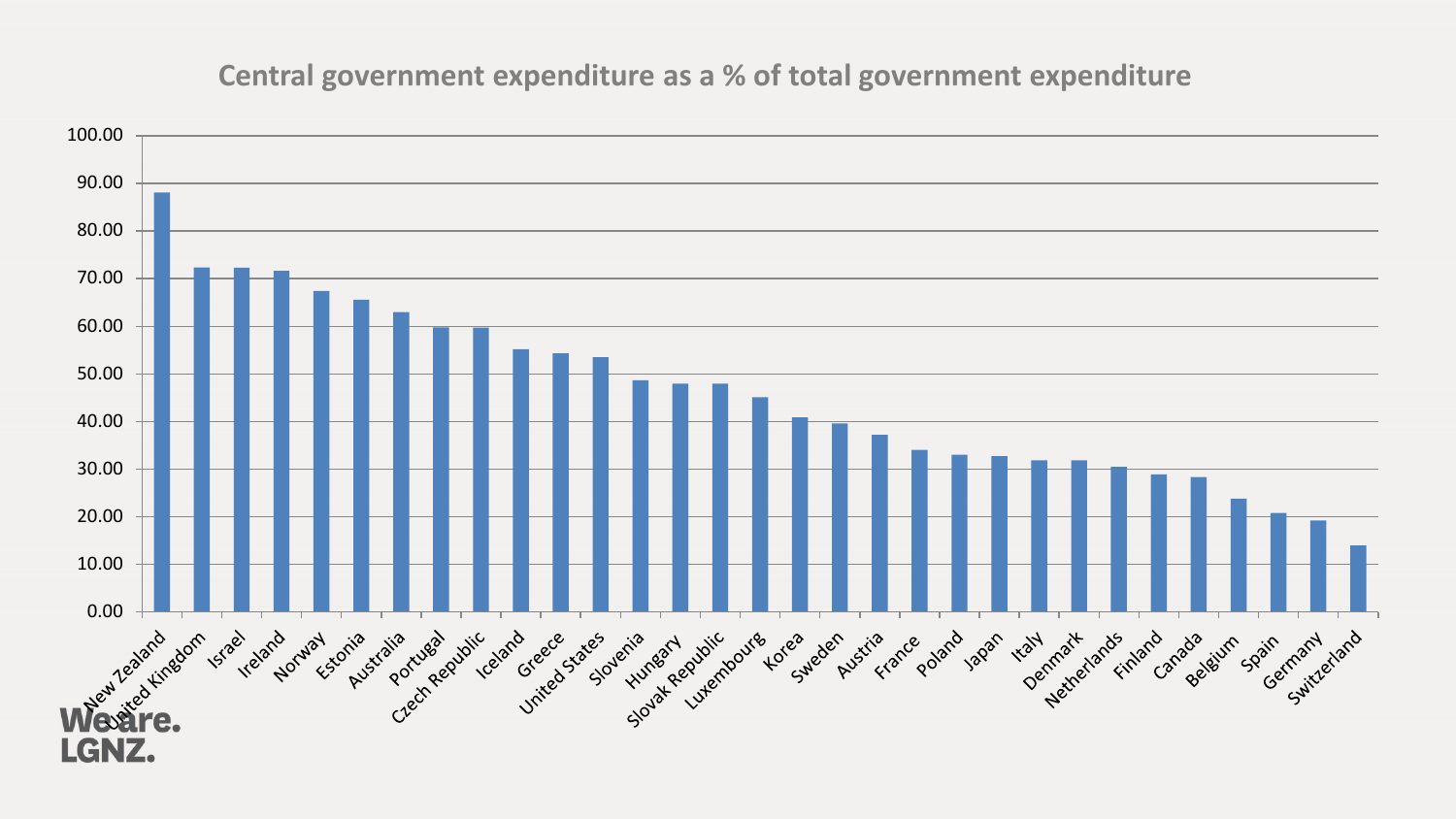#### **Change in central and local government tax revenue**



#### We are. LGNZ.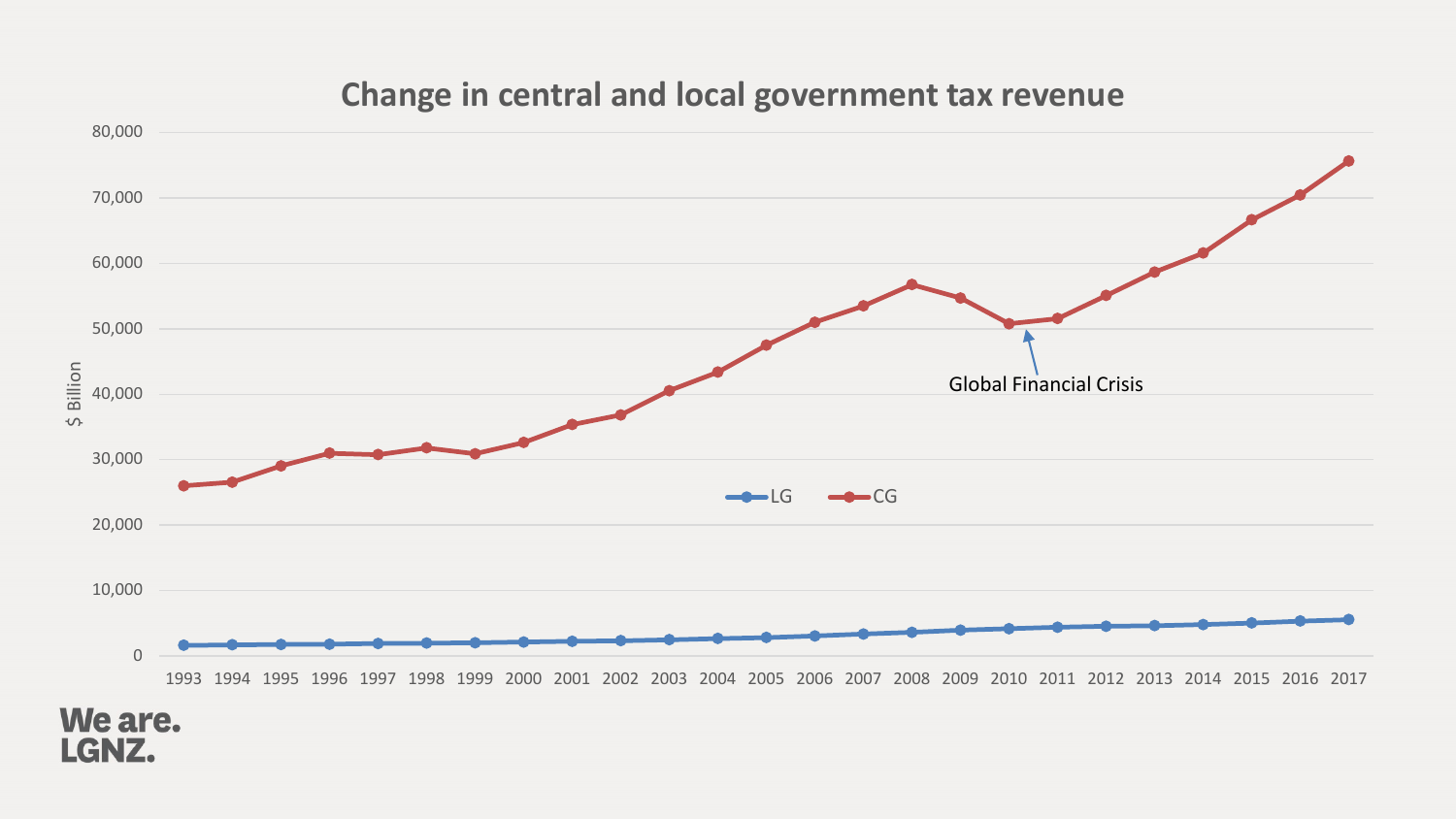## Rates as a share of council revenue



We are. 7. Te Kāhui Kaunihera ō Aotearoa.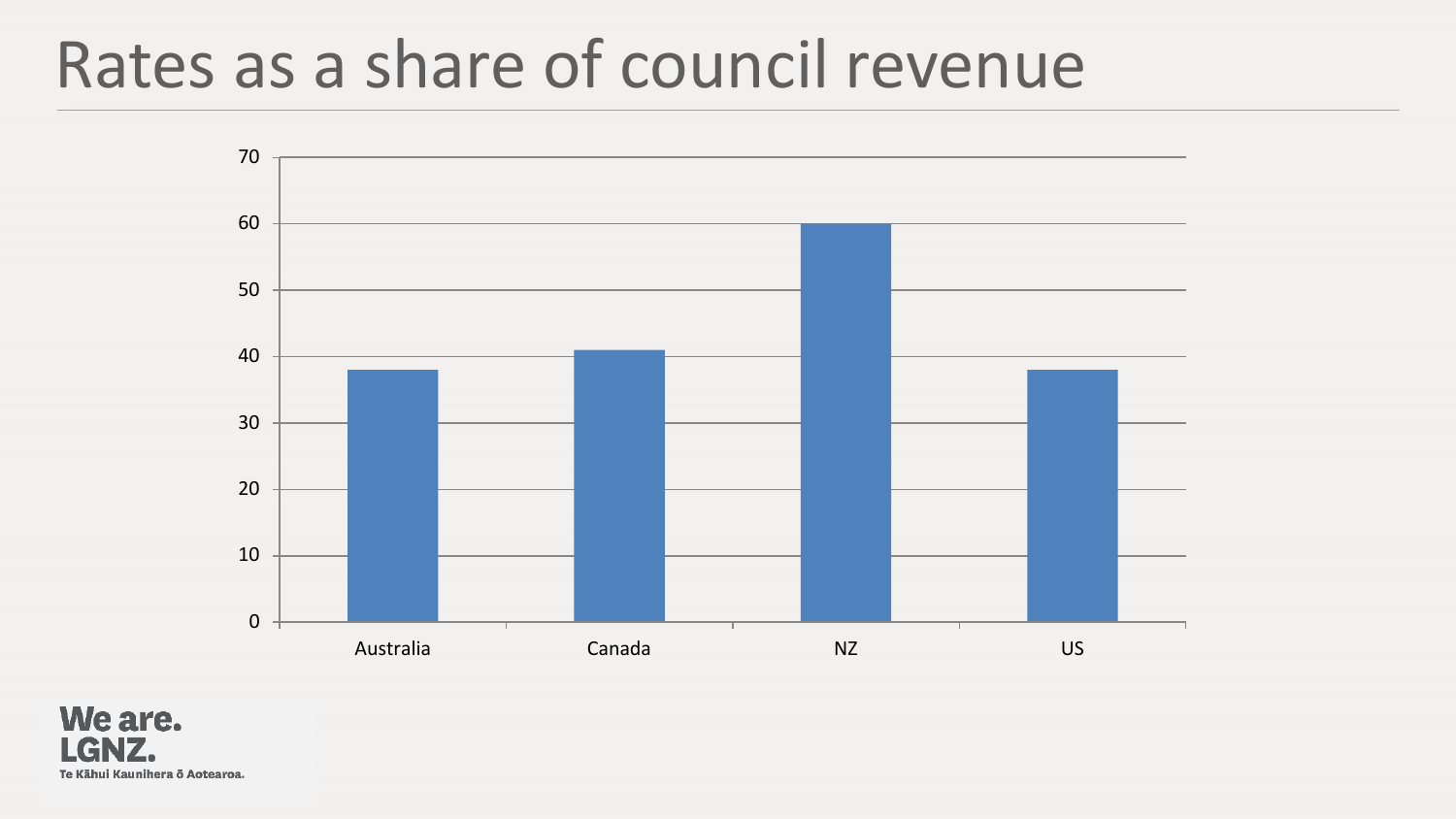# How do our cities compare?

#### Auckland Paris

- $\triangleright$  General and targeted rates
- $\triangleright$  Development contributions
- $\triangleright$  Fees and user charges
- $\triangleright$  Petrol tax

#### We are. Te Kāhui Kaunihera ō Aotearoa.

- $\triangleright$  Property tax on developed land
- $\triangleright$  Property tax on undeveloped land
- $\triangleright$  Residence tax
- Local economic contribution (on business premises and business value added)
- $\triangleright$  Tax on refuse/garbage collection
- $\triangleright$  Front walk sweeping tax
- $\triangleright$  Parking fees
- $\triangleright$  Electricity consumption tax
- $\triangleright$  Real estate taxes (e.g. land transfer tax)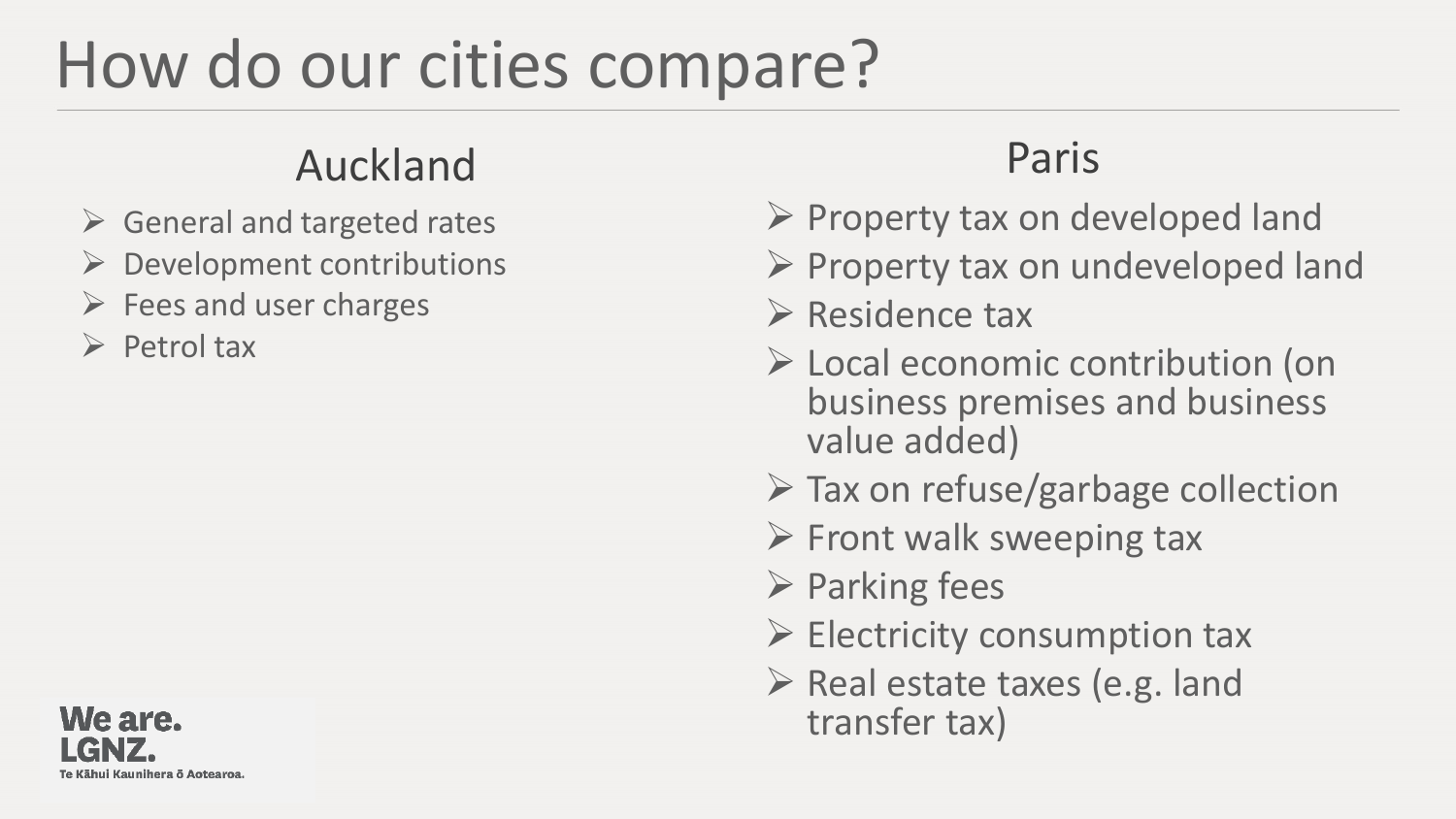# Berlin

#### State taxes

- Wealth tax
- Inheritance tax
- Real estate transfer tax
- Motor vehicle tax
- Racing and betting tax
- Beer tax
- Fire protection tax

#### Local taxes

- Land tax
- Trade tax allocation
- Entertainment tax
- Dog license fee
- Second home tax

#### State share of national taxes

- Wage tax
- Assessed income tax
- Non assessed tax on earnings
- Interest income tax
- Corporation VAT
- Import VAT

#### Local share of state taxes

- VAT
- Wage and income tax
- Withholding tax

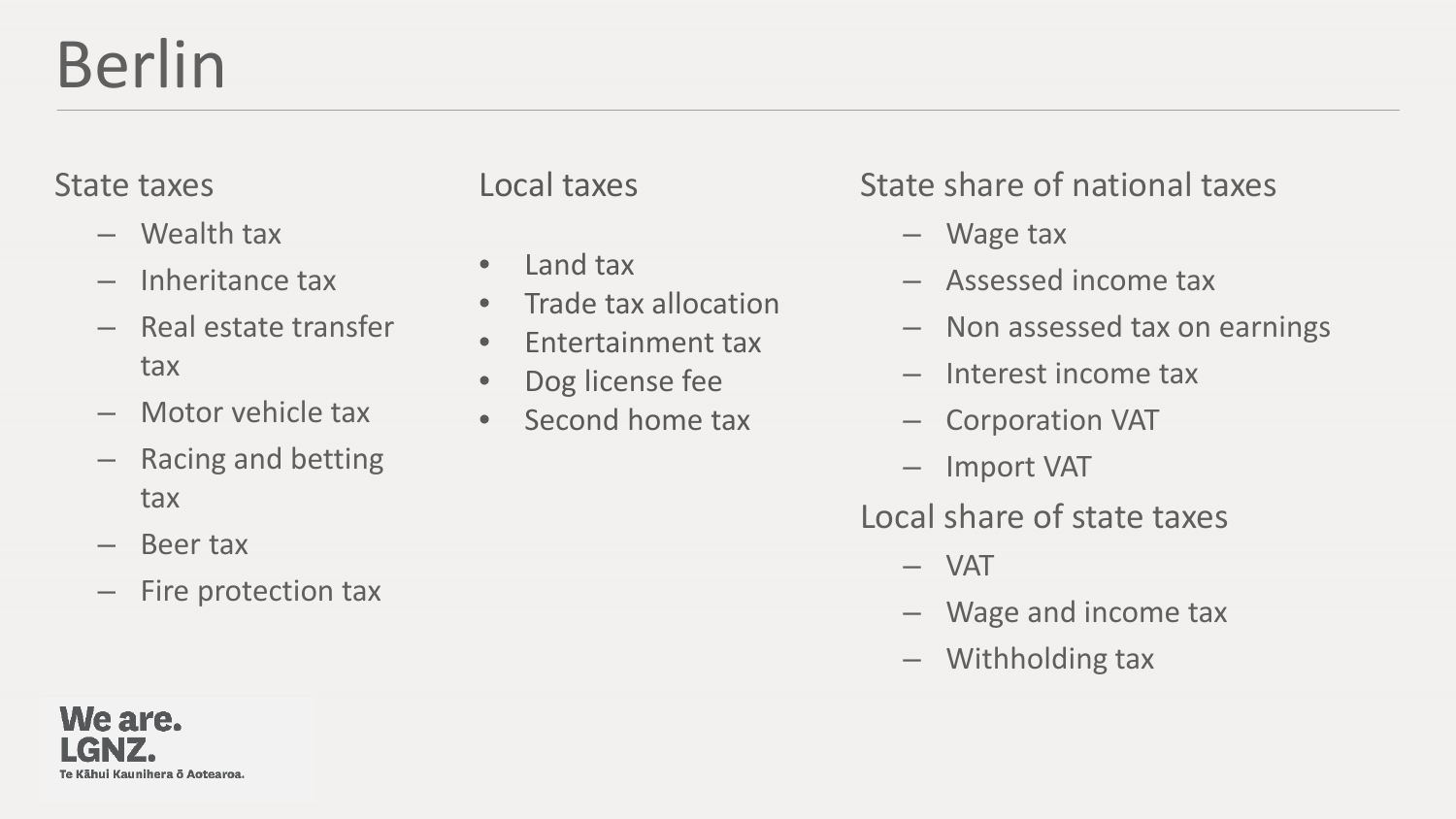# Finding solutions – principles

- $\triangleright$  Local authorities' resources and their allocation must be commensurate with the need to carry out their responsibilities effectively and they should be entitled, within national economic policy, to raise adequate resources of their own;
- $\triangleright$  councils should have access to buoyant local taxes which, along with user charges, enable them to be largely self-financing. **Such taxes are mot likely to incentivise councils to invest for growth.**
- $\triangleright$  central government transfers should primarily be concerned with resolving spill-overs and financial inequities (councils with low finance-raising potential).

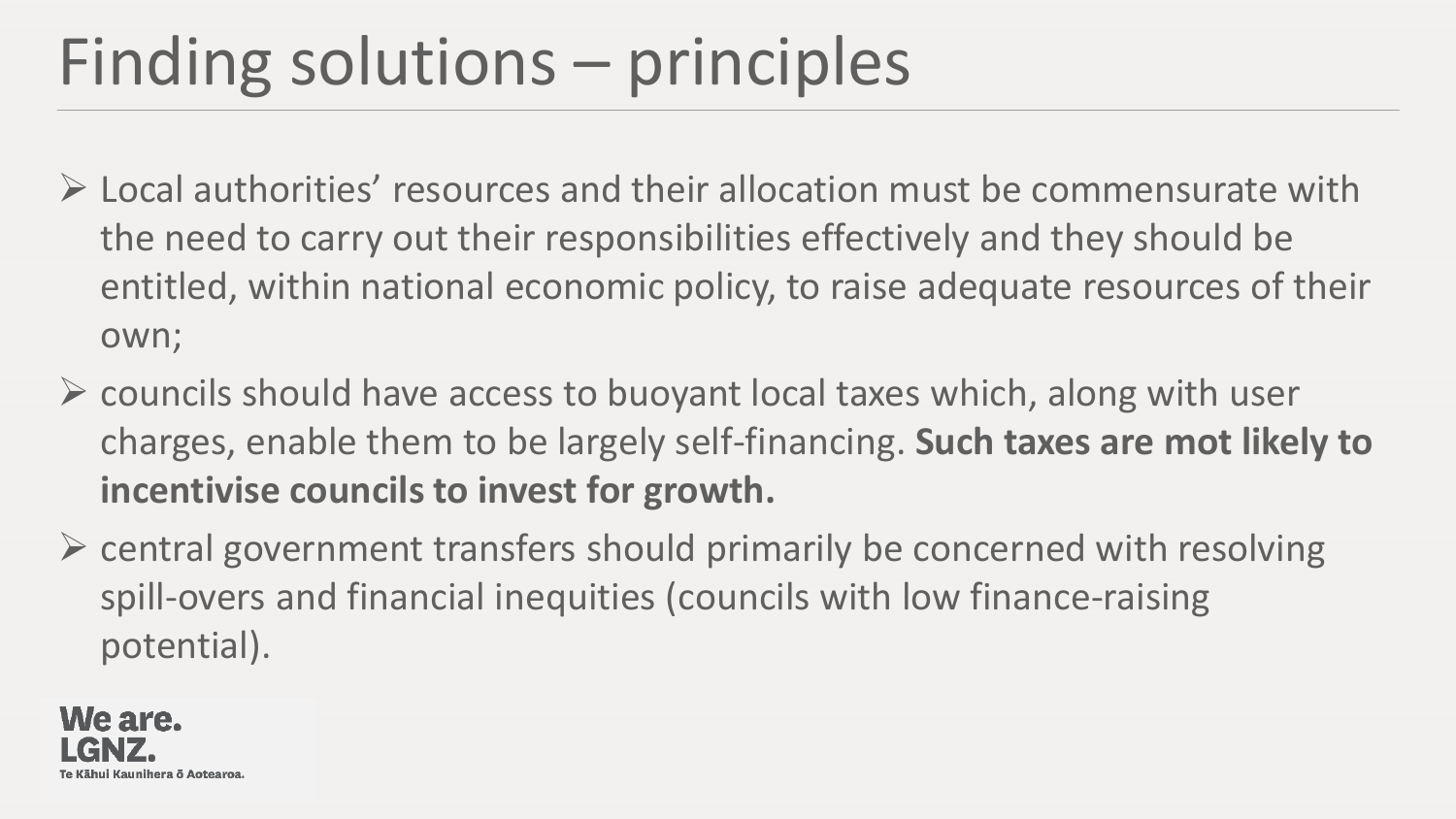## Where are we at?

- $\triangleright$  The introduction of a regional fuel tax a significant step forward as is the decision to have the Productivity Commission review our funding.
- Government officials are also working on options, e.g.
	- Special Purpose Vehicles which allow finance to be raised for investment independent of a council's balance sheet;
	- Value capture financing which are designed to "capture" the "future uplift of benefits and revenue from public investments

To make progress we need to remove legislative constraints and "free up" councils to design "fit for purpose financing and funding" solutions. Local government needs its own Revenue Act.

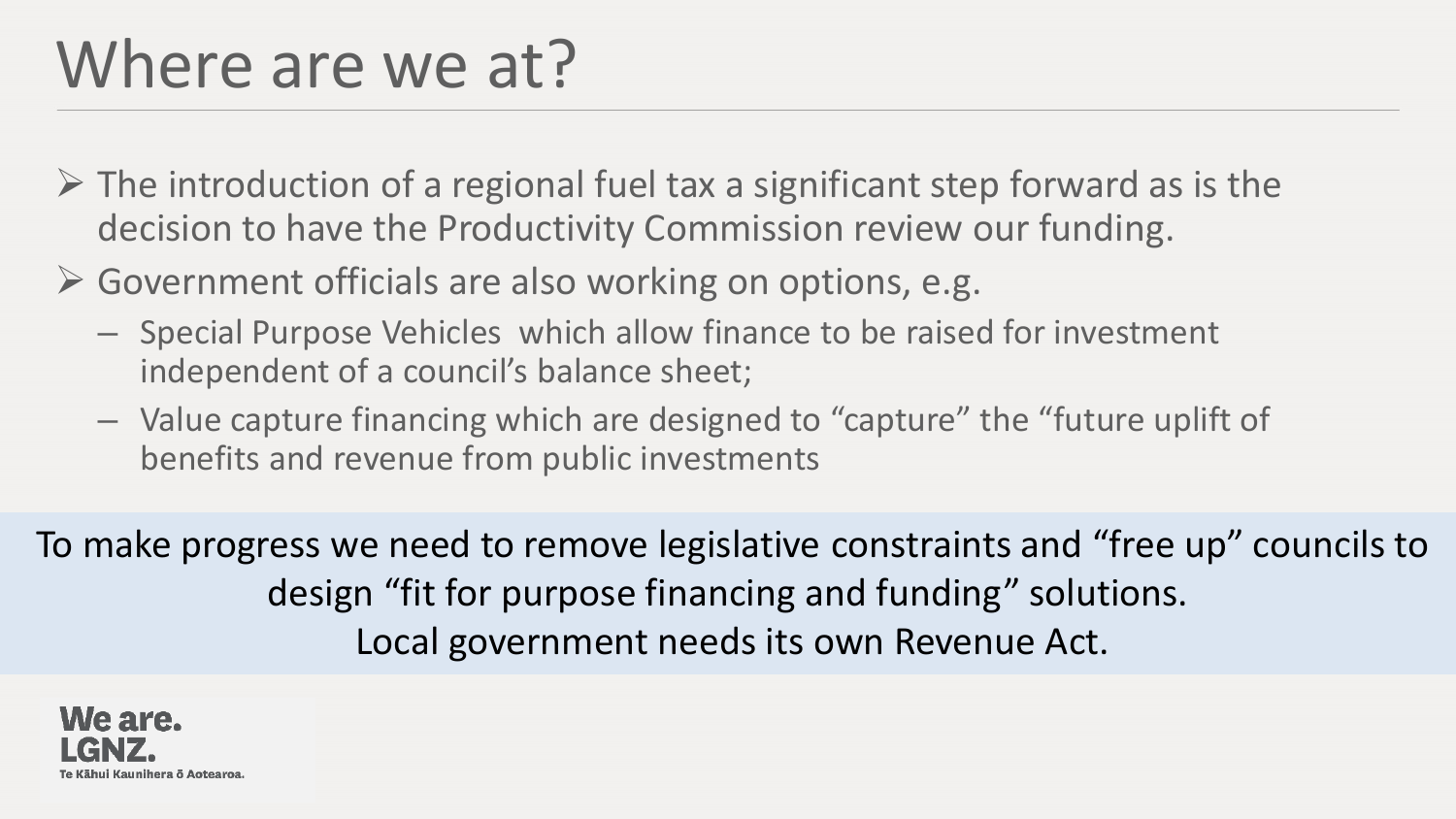International experience tells us that, for the political economy of changing institutional and financial structures, incremental bottom up changes tend to be more successful than top down proposals *(Enid Slack 2013)*